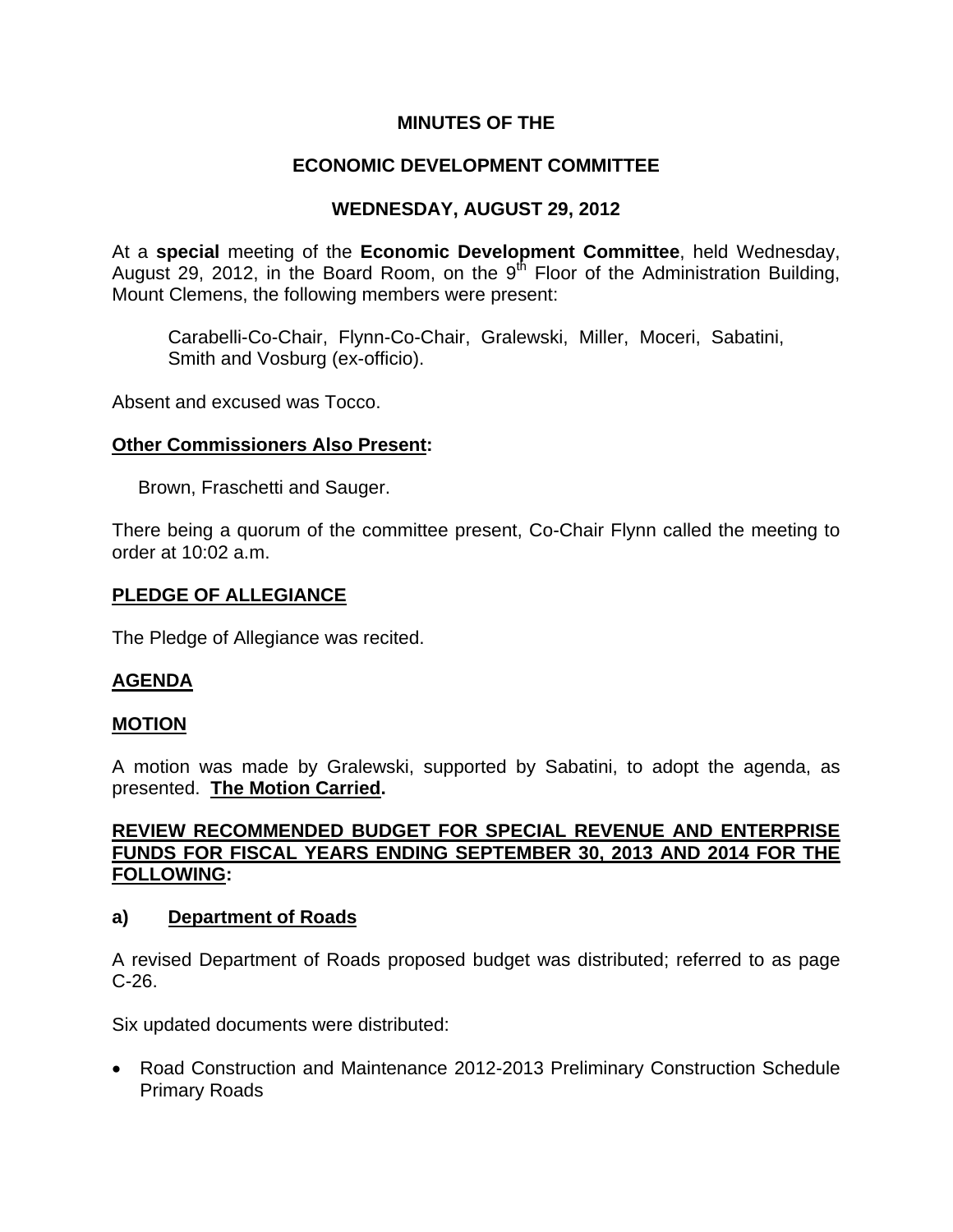- Road Construction and Maintenance 2012-2013 Preliminary Construction Schedule Local Roads
- Road Construction and Maintenance 2012-2013 Preliminary Construction Schedule Traffic Projects
- Road Construction and Maintenance 2013-2014 Preliminary Construction Schedule Primary Roads
- Road Construction and Maintenance 2013-2014 Preliminary Construction Schedule Local Roads
- Road Construction and Maintenance 2013-2014 Preliminary Construction Schedule Traffic Projects

Co-Chair Flynn informed commissioners that today's special committee meeting is informational and the committee will be reviewing the line items for the Department of Roads and MSU Extension Grants contained within the proposed budget.

He indicated that commissioners will have an opportunity to offer amendments at the September  $12<sup>th</sup>$  meeting of the Economic Development Committee. Any amendments offered on September  $12^{th}$  will be forwarded to the Finance Committee.

Pete Provenzano referred to page C-26 and noted the largest line item is under Expenditures: Road Construction & Maintenance. He felt it was most important to provide detail on what the line item makes up for the \$50 million shown. He noted the schedules that were provided to commissioners earlier in the week were redone and the six updated documents (listed above) will be reviewed at today's committee meeting.

Bob Hoepfner gave a general overview of how road projects are determined. He spoke about the Statewide Asset Management Program and noted some roads in the county are not eligible for Federal-aid. He noted there are 219 bridges in the county and 50 bridges used to be low-restricted or closed, but by action of this Board the number has been reduced to 12. He spoke about the very competitive process in trying to obtain Local Bridge Program funds for the county's bridge program.

During the lengthy discussion, Commissioners Flynn, Smith, Brown, Vosburg, Sabatini, Moceri, Miller and Carabelli directed numerous inquiries to Bob Hoepfner, Pete Provenzano and Michelle Mykytiak. Key topics, schedules and line items (found on page C-26) discussed consisted of the following:

• Every two years a survey of the condition of roads is performed and rated on a one to 10 scale. It was explained how the Department of Roads prioritization schedule of work is calculated.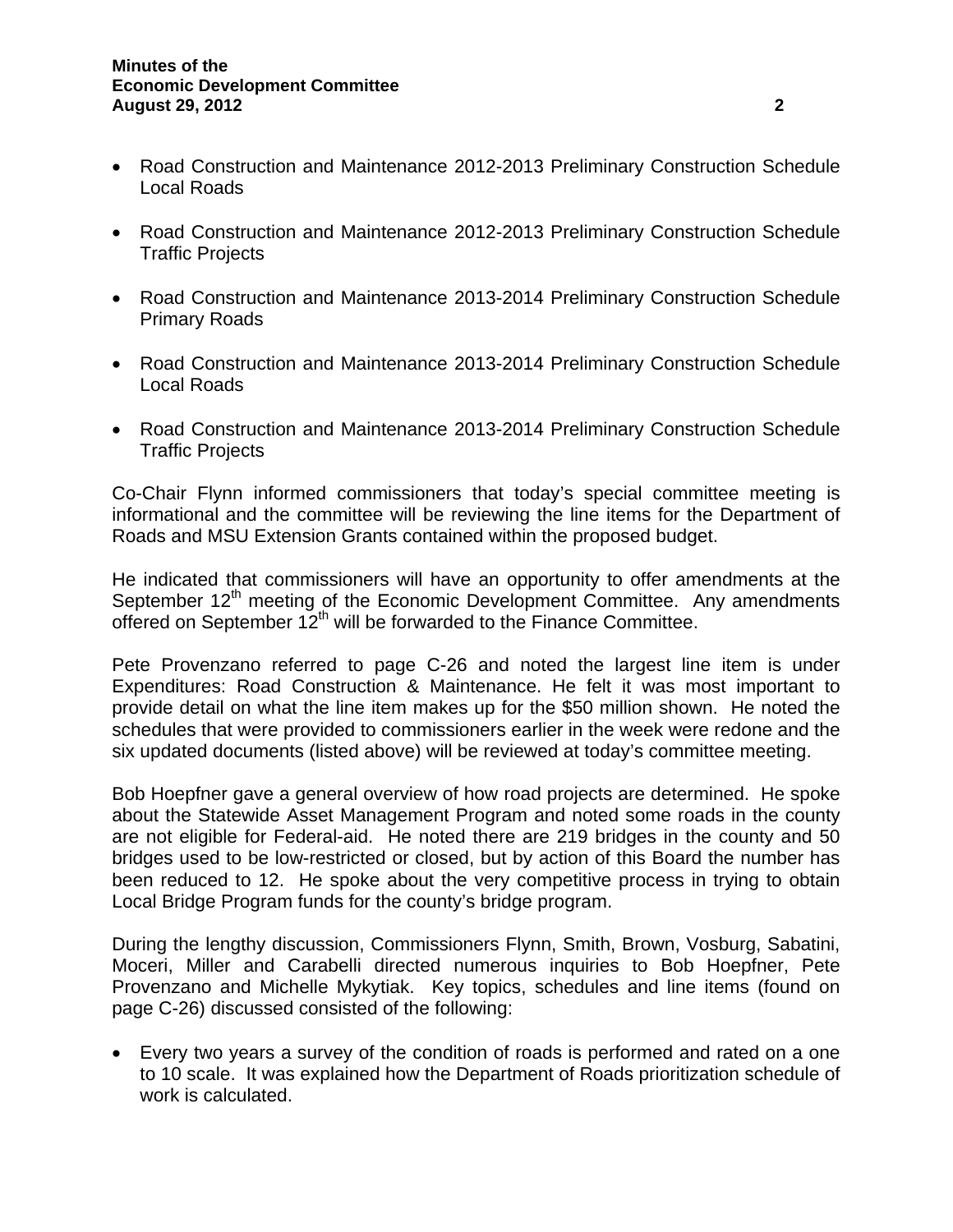- Explanation of Public Act 51. It was noted the Department of Roads will continue to do emergency maintenance on local subdivision streets. Virtually every subdivision street is funded locally.
- The budget for the Limestone Program for next year is to put down 12 miles of limestone which costs the Department of Roads about \$1 million. It was noted Macomb County has 317 miles of gravel roads and that a vast majority are local roads and require participation from local governments.
- How the Department of Roads funds projects out of their budget.
- Overview of the schedule titled Road Construction and Maintenance 2012-2013 Preliminary Construction Schedule Primary Roads; specifically relating to the following totals: Construction Cost: \$27,199,000 and Federal Funds Amount: \$21,947,350. Another area discussed was all of the scheduled reconstruction projects that are North of Hall Road.
- Explanation of the Pavement Preservation Program.
- The Card Road bridge project was scheduled, but when Bob Hoepfner approached the township they were not interested in participating; they did not see a value in doing it right now.
- Overview of the schedule titled Road Construction and Maintenance 2012-2013 Preliminary Construction Schedule Local Roads. Additionally, a question was specifically asked relating to the amount shown in the Federal Funds Amount of \$1,742,323 for the Riverbends Park project.
- Overview of schedule titled Road Construction and Maintenance 2012-2013 Preliminary Construction Schedule Traffic Projects; specifically relating to the line item titled Wireless Backhaul Communications Upgrade.
- Traffic signal upgrades, traffic signal patterns and the timing of making a left hand turn. It was noted the Department of Roads is currently measuring volumes of traffic throughout the day and adjusting signals where it is necessary.
- Overview of the schedule titled Road Construction and Maintenance 2013-2014 Preliminary Construction Schedule Primary Roads; specifically relating to the North Avenue, M-59 to 21 Mile, reconstruction project.
- Rating of overall county road conditions: 30% are poor, maybe 40% are average, and the remainder are good.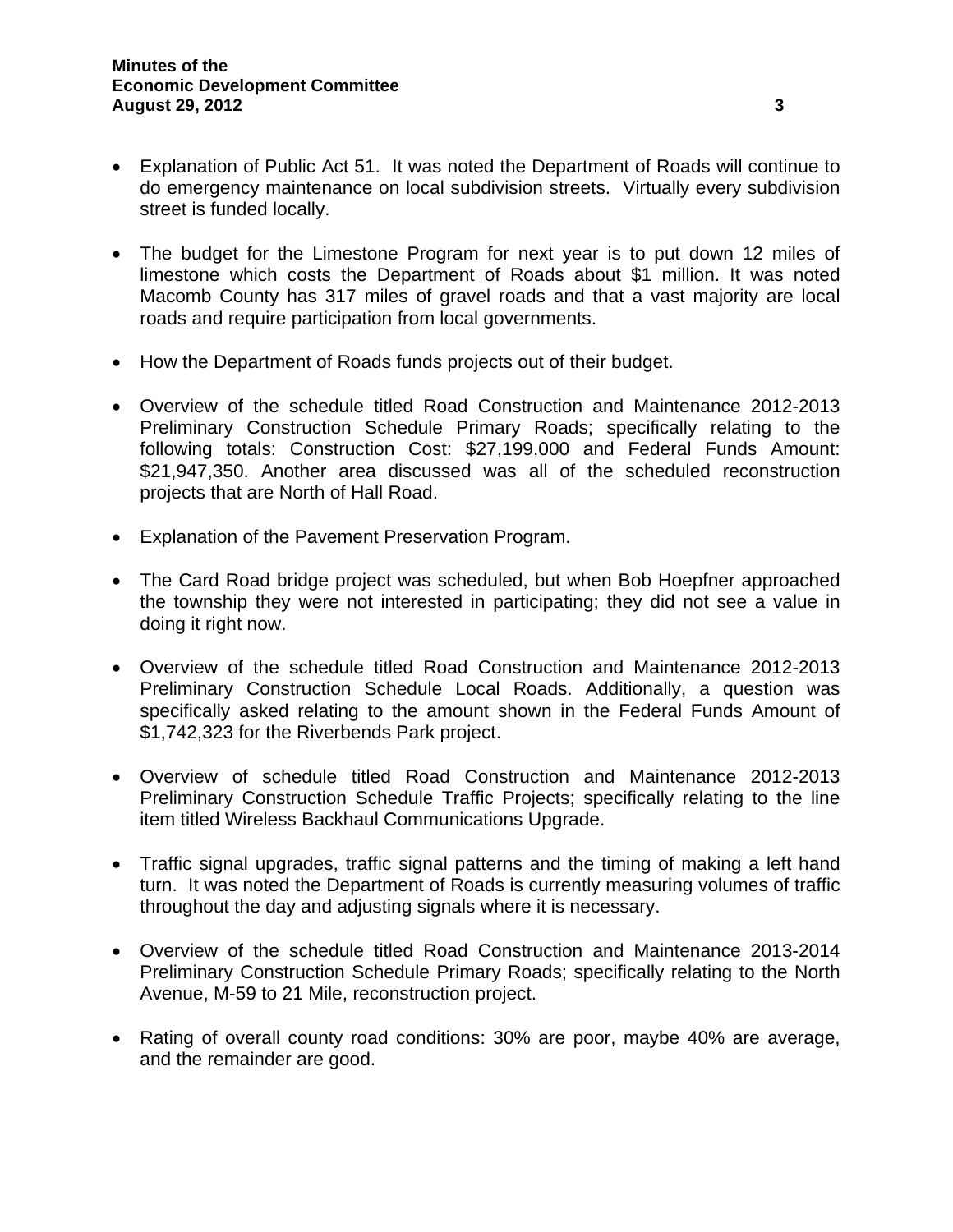- The reason why in 2013-2014 there are no non-motorized projects shown on the schedule.
- Overview of the previously supplied schedule titled, 2012-2013 Preliminary Construction Schedule Traffic Projects; specifically relating to line item: TOC (Macomb Joint Operations Center) Upgrade and Expansion which reflects Construction Cost in the amount of \$4,060,000 and Federal Funds Amount of \$3,980,000. Pete Provenzano explained the reason it was removed from the previously supplied schedule and is now included on page C-26 of the proposed budget under Expenditures: Capital Outlay line item.
- If the Department of Roads has allocated any marketing or communications dollars to communicate with residents about the new traffic signal operation. Bob Hoepfner indicated his comments have appeared in C&G Newspapers. He has attended speaking engagements. Information can be found on the Department of Roads website. He welcomes any opportunity to attend other speaking engagements.
- Bills being discussed in Lansing that have to do with adopting best practices for Road Commissions and Department of Roads and asking the lobbyist to look into it.
- The five-year Master Plan of the trails in the county and how that money is being spent and the possibility of allocating Investment Income money to be used towards the trails.
- Controlling the terribly dusty roads in the northern end of the county and the debate about what chemical works best. It was noted the Department of Roads puts down two separate salt brine applications at no cost. Bob Hoepfner noted that calcium chloride is the best solution. When they bid it out calcium chloride costs .54 cents a gallon compared to salt brine at .11 cents a gallon. It was not the way the Department of Roads wanted to go and fought it; the townships demanded it. Salt brine was put down at a rate of 2,200 gallons per mile. It was noted if the northern townships want to put more dust control down, then they will have to pay for it.
- Inquiry as to when the gas tax was last increased in the State of Michigan.
- It was noted the Department of Roads is looking to add staff and the vast majority would be in their Maintenance Department.
- Bidding out Traffic Signal Optimization.
- It was noted that it has not been determined yet as to which of the three agencies will be the management agency of the Macomb Joint Operations Center.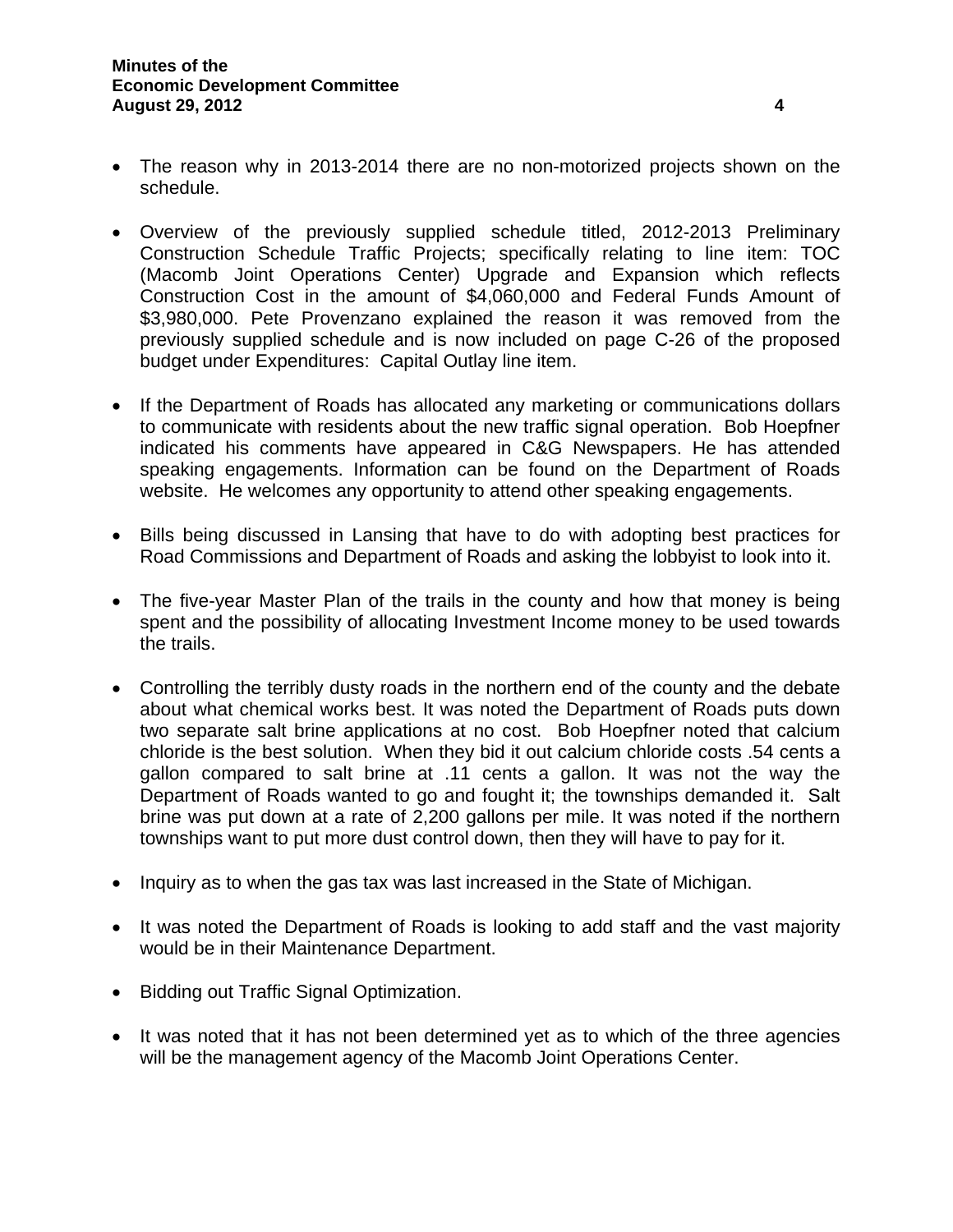- Expenditures: Personnel Supplies & Services Road Construction & Maintenance Contract Services Capital Outlay
- Revenues: Intergovernmental Investment Income

During review of the Recommended Budget for Special Revenue and Enterprise Funds for Fiscal Years Ending September 30, 2013 and 2014 for the Department of Roads, commissioners requested the following additional information:

- 1. Provide a detailed breakdown of the dollar amounts and types in line item "Intergovernmental" found on revised page C-26 under Revenues.
- 2. Provide a list of all American Recovery and Reinvestment Act (ARRA) funded projects and dollars.
- 3. Provide a detail on how much money has been saved by combining with the Finance Department; i.e., through services, personnel, et cetera.
- 4. Provide a copy of the five to 10-year plan on traffic lights in the county.
- 5. Provide a copy of the new highway bill, particularly the enhancement portion -- many road enhancement grants put into a single category.
- 6. Provide a detailed breakdown on the status of all projects in line item "Intergovernmental."

### **b) MSU Extension Grants**

Pete Provenzano referred to page C-22 and noted that the MSU Extension Grant Programs have been well-managed over the years and does not require any general fund contribution.

During the lengthy discussion, Commissioners Moceri, Vosburg, Miller, Carabelli and Flynn directed numerous inquiries to Pete Provenzano, Marie Ruemenapp and Steve Gold. Key topics and line items discussed consisted of the following: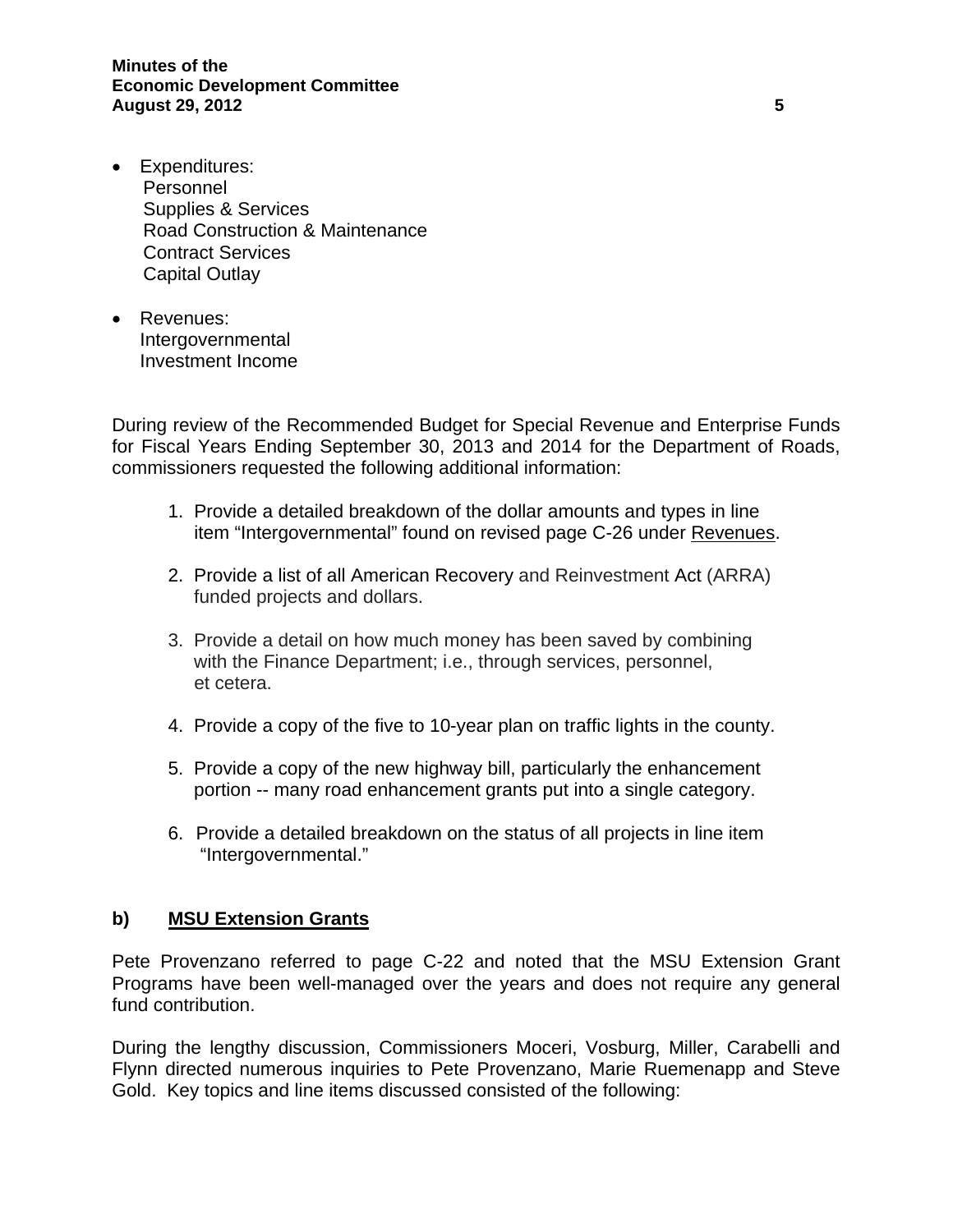- If the state will be allocating more money to Macomb County for foreclosure prevention and foreclosure counseling.
- Expenditures by Service: AMACHI Michigan BEES Early Headstart BEES MISD Early On Gypsy Moth Suppression Housing-Warren Leaps & Bounds MSHDA Foreclosure MSU Housing – MSHDA NSP **WIC**
- Revenues: Intergovernmental Charges for Services
- Other Financing Sources (Uses): Transfers in – Other Funds

During review of the Recommended Budget for Special Revenue and Enterprise Funds for Fiscal Years Ending September 30, 2013 and 2014 for MSU Extension Grants, commissioners requested the following additional information:

- 1. Provide information on what part of MSU Extension's budget do these grants account for.
- 2. Prepare a presentation walk-through on how the mechanics of their operations work; including where revenues come from, nature of programs, et cetera.
- 3. Provide a listing of grants, contracts, et cetera.
- 4. Provide information on the percentage of residents who are using their services.
- 5. Once finalized, provide a copy of MSU Extension's Annual Report.
- 6. Provide a detail on where sources of money are coming from.